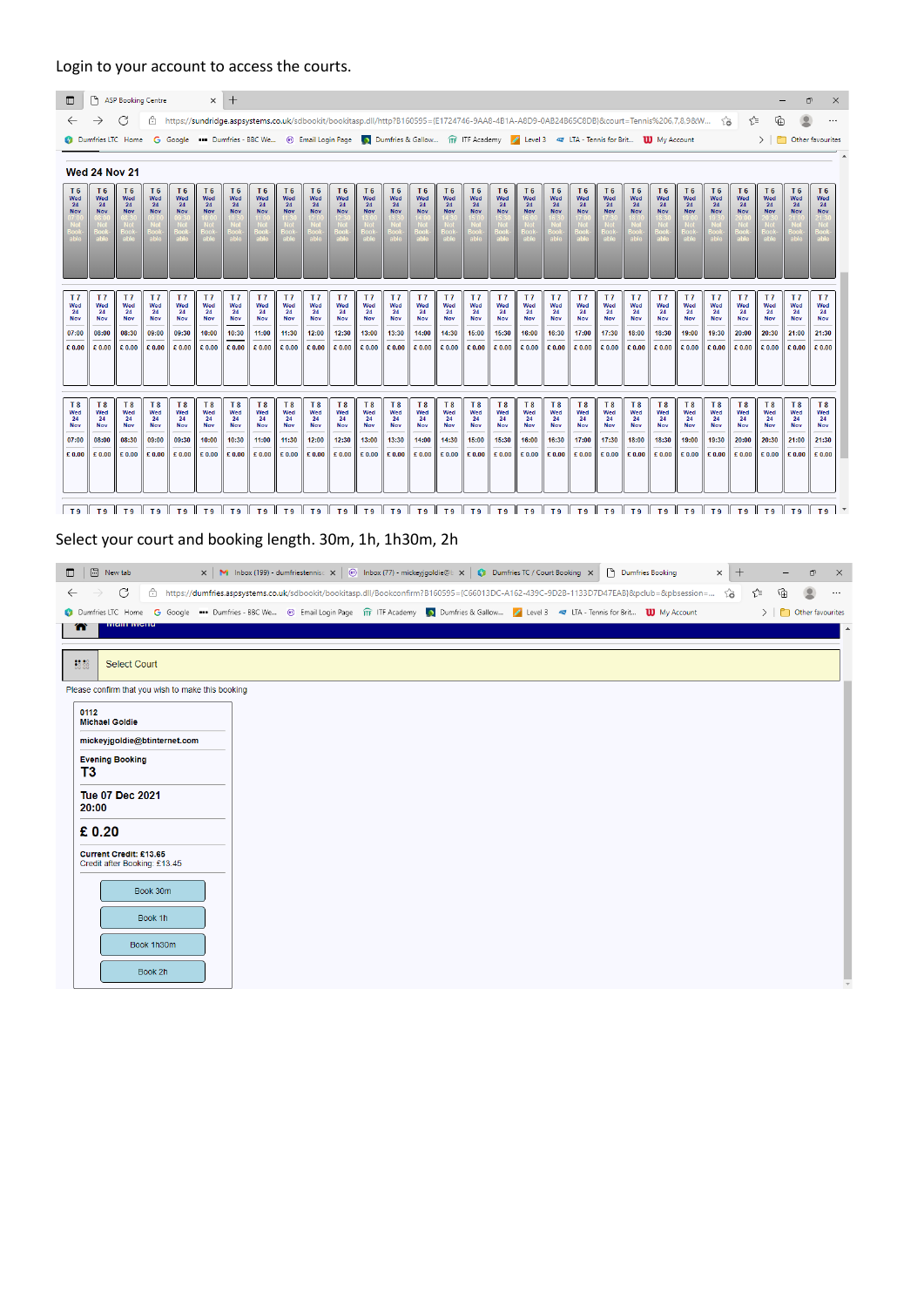From here, you can add playing partners (Participants). This can be up to 3 additional players.

| $\times$ +<br>$\Box$<br>Dumfries Booking                                                                                                           |                                                                                                                          |                                     |                                                 |        | Ō                                                | $\times$ |
|----------------------------------------------------------------------------------------------------------------------------------------------------|--------------------------------------------------------------------------------------------------------------------------|-------------------------------------|-------------------------------------------------|--------|--------------------------------------------------|----------|
| C<br>$\leftarrow$                                                                                                                                  | ि https://dumfries.aspsystems.co.uk/sdbookit/bookitasp.dll/bookingdetails?B160595={C66013DC-A162-439C-9D2B-1133D7D47EAB} |                                     |                                                 | సం 1ి≡ | ⊕                                                | $\cdots$ |
| Dumfries LTC Home G Google . Dumfries - BBC We @ Email Login Page fr ITF Academy Dumfries & Gallow A Level 3 < LTA - Tennis for Brit UU My Account |                                                                                                                          |                                     |                                                 |        | $\triangleright$ $\blacksquare$ Other favourites |          |
| <b>My Bookings</b><br>合                                                                                                                            |                                                                                                                          |                                     |                                                 |        |                                                  |          |
| 38.88<br><b>Select Court</b>                                                                                                                       |                                                                                                                          |                                     |                                                 |        |                                                  |          |
| T <sub>3</sub><br><b>Tue 07 Dec 21</b><br>20:00                                                                                                    | T <sub>3</sub><br><b>Tue 07 Dec 21</b><br>20:30                                                                          | T3<br><b>Tue 07 Dec 21</b><br>21:00 | T <sub>3</sub><br><b>Tue 07 Dec 21</b><br>21:30 |        |                                                  |          |
| Goldie, Michael                                                                                                                                    | Goldie, Michael                                                                                                          | Goldie, Michael                     | Goldie, Michael                                 |        |                                                  |          |
| No Lights Purchased                                                                                                                                | No Lights Purchased                                                                                                      | No Lights Purchased                 | No Lights Purchased                             |        |                                                  |          |
| <b>Add/Change Participants</b>                                                                                                                     | View on Sheet                                                                                                            | View on Sheet                       | View on Sheet                                   |        |                                                  |          |
| View on Sheet                                                                                                                                      | Cancel                                                                                                                   | Cancel                              | Cancel                                          |        |                                                  |          |
| Manage Lights                                                                                                                                      |                                                                                                                          |                                     |                                                 |        |                                                  |          |
| Cancel                                                                                                                                             |                                                                                                                          |                                     |                                                 |        |                                                  |          |
|                                                                                                                                                    |                                                                                                                          |                                     |                                                 |        |                                                  |          |

Either use the drop-down menu or just start typing their name, select and Update Booking.

Once done, all players are part of the overall booking, but it won't show that. Names only appear in the first 30 min booking.

| $\blacksquare$ | P Dumfries Booking                 | $\times$ + |  |                                                                                                                                                      |  |    |      |   | Ο                                                | $\times$         |
|----------------|------------------------------------|------------|--|------------------------------------------------------------------------------------------------------------------------------------------------------|--|----|------|---|--------------------------------------------------|------------------|
| $\leftarrow$   | C<br>$\rightarrow$                 |            |  | ⊕ https://dumfries.aspsystems.co.uk/sdbookit/bookitasp.dll/selectedplayers?hurladdch=https://dumfries.aspsystems.co.uk/sdbookit/bookitasp.dll/cancel |  | ౕౚ | ร′ิ≡ | 庙 |                                                  | $\cdots$         |
|                |                                    |            |  | Dumfries LTC Home G Google  Dumfries - BBC We @ Email Login Page fr ITF Academy ( Dumfries & Gallow Z Level 3  TL R- Tennis for Brit 10 My Account   |  |    |      |   | $\triangleright$ $\blacksquare$ Other favourites |                  |
|                | Players to be part of this booking |            |  |                                                                                                                                                      |  |    |      |   |                                                  | $\blacktriangle$ |
|                | T3                                 |            |  |                                                                                                                                                      |  |    |      |   |                                                  |                  |
|                | <b>Tue 07 Dec 2021</b><br>20:00    |            |  |                                                                                                                                                      |  |    |      |   |                                                  |                  |
|                | Booked by<br>Goldie, Michael       |            |  |                                                                                                                                                      |  |    |      |   |                                                  |                  |
|                | Participants                       |            |  |                                                                                                                                                      |  |    |      |   |                                                  |                  |
|                | Goldie, Michael                    |            |  |                                                                                                                                                      |  |    |      |   |                                                  |                  |
|                | Reynolds-Lewis, Callum             |            |  |                                                                                                                                                      |  |    |      |   |                                                  |                  |
|                | Reynolds-Lewis, Fergus             | ▼          |  |                                                                                                                                                      |  |    |      |   |                                                  |                  |
|                |                                    |            |  |                                                                                                                                                      |  |    |      |   |                                                  |                  |
|                | <b>Update Booking</b>              |            |  |                                                                                                                                                      |  |    |      |   |                                                  |                  |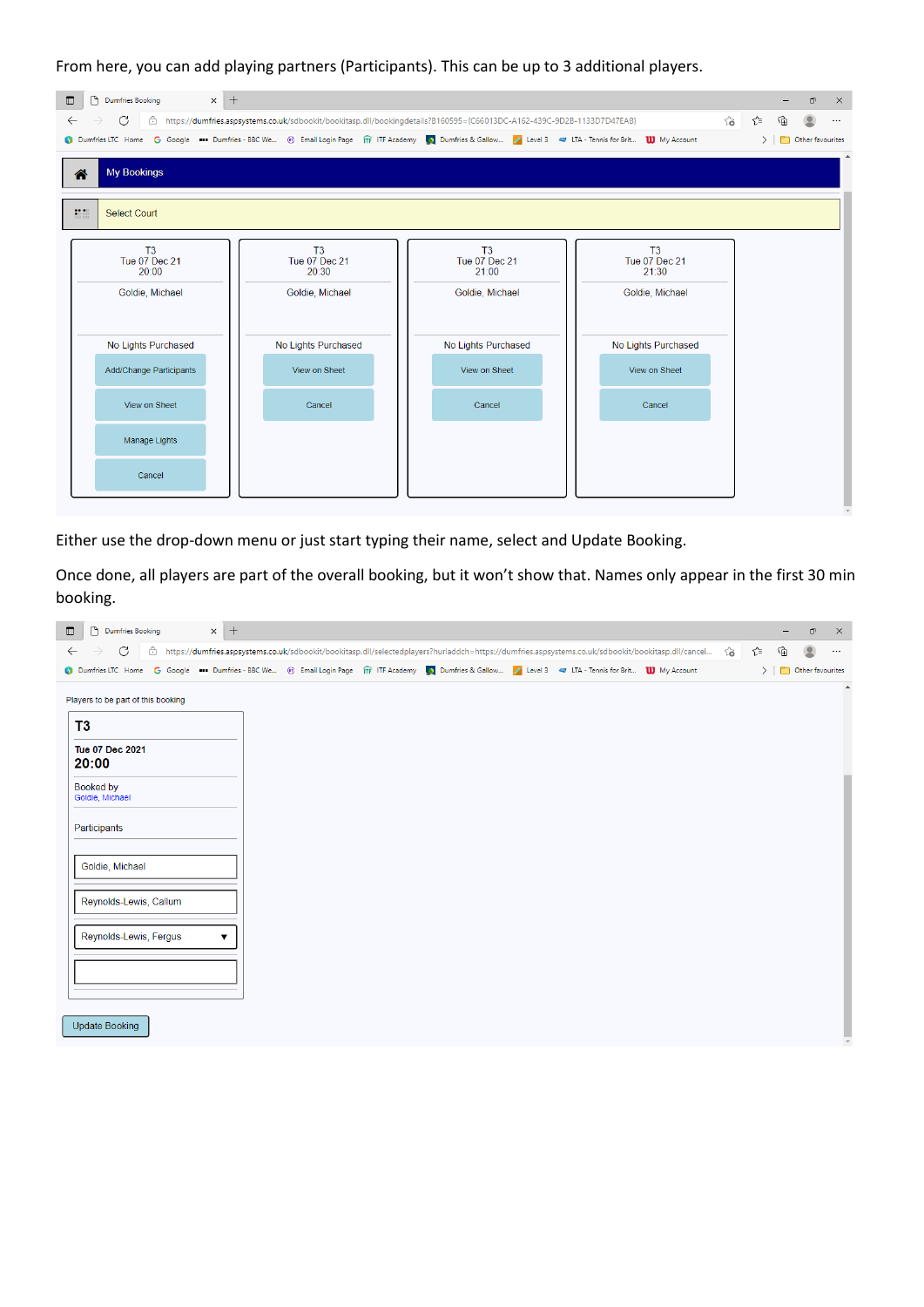Lights; (These can only be added on your day of play, anytime that day)

PLEASE note, the light cost is NOT shared automatically once you add players.

Therefore, to share the cost of lights, then Player 1 needs to choose a start time, then a finish time for their booking.

Then player 2 can go in and choose a start time and finish time. Player 2 will only be offered a start time from what player 1 has left. Likewise, players 3 and 4 if needed.

| P Dumfries Booking<br>$\Box$                                                                                                                                  | $\times$ + |  |  |                                                                                                                                             |  |    |                     | ο<br>$\times$      |
|---------------------------------------------------------------------------------------------------------------------------------------------------------------|------------|--|--|---------------------------------------------------------------------------------------------------------------------------------------------|--|----|---------------------|--------------------|
| C<br>$\leftarrow$<br>$\rightarrow$                                                                                                                            |            |  |  | 습 https://dumfries.aspsystems.co.uk/sdbookit/bookitasp.dll/managelight?pnumber=7&ptime=20:00&courtid={7A81358C-E244-40AB-9A60-239E30FF56 (습 |  | รา | ⊕<br>$\overline{2}$ |                    |
| Dumfries LTC Home G Google . Dumfries - BBC We . @ Email Login Page Tr ITF Academy 2 Dumfries & Gallow A Level 3 . LTA - Tennis for Brit <b>UD</b> My Account |            |  |  |                                                                                                                                             |  |    |                     | > Other favourites |
|                                                                                                                                                               |            |  |  |                                                                                                                                             |  |    |                     |                    |
| Michael Goldie: £12.85                                                                                                                                        |            |  |  |                                                                                                                                             |  |    |                     |                    |
| <b>Main Menu</b><br>谷                                                                                                                                         |            |  |  |                                                                                                                                             |  |    |                     |                    |
|                                                                                                                                                               |            |  |  |                                                                                                                                             |  |    |                     |                    |
| 88.88<br><b>Select Court</b>                                                                                                                                  |            |  |  |                                                                                                                                             |  |    |                     |                    |
|                                                                                                                                                               |            |  |  |                                                                                                                                             |  |    |                     |                    |
| <b>Michael Goldie</b>                                                                                                                                         |            |  |  |                                                                                                                                             |  |    |                     |                    |
| <b>Member Booking</b>                                                                                                                                         |            |  |  |                                                                                                                                             |  |    |                     |                    |
| T3                                                                                                                                                            |            |  |  |                                                                                                                                             |  |    |                     |                    |
| $20:00 - 22:00$                                                                                                                                               |            |  |  |                                                                                                                                             |  |    |                     |                    |
| <b>Michael Goldie</b>                                                                                                                                         |            |  |  |                                                                                                                                             |  |    |                     |                    |
| Current Credit: £12.85                                                                                                                                        |            |  |  |                                                                                                                                             |  |    |                     |                    |
| <b>No Lights Purchased</b>                                                                                                                                    |            |  |  |                                                                                                                                             |  |    |                     |                    |
|                                                                                                                                                               |            |  |  |                                                                                                                                             |  |    |                     |                    |
| <b>Choose START Time</b><br>$ 20:00 \times$                                                                                                                   |            |  |  |                                                                                                                                             |  |    |                     |                    |
|                                                                                                                                                               |            |  |  |                                                                                                                                             |  |    |                     |                    |
| Continue                                                                                                                                                      |            |  |  |                                                                                                                                             |  |    |                     |                    |
|                                                                                                                                                               |            |  |  |                                                                                                                                             |  |    |                     |                    |
|                                                                                                                                                               |            |  |  |                                                                                                                                             |  |    |                     |                    |

## Choose a start time.

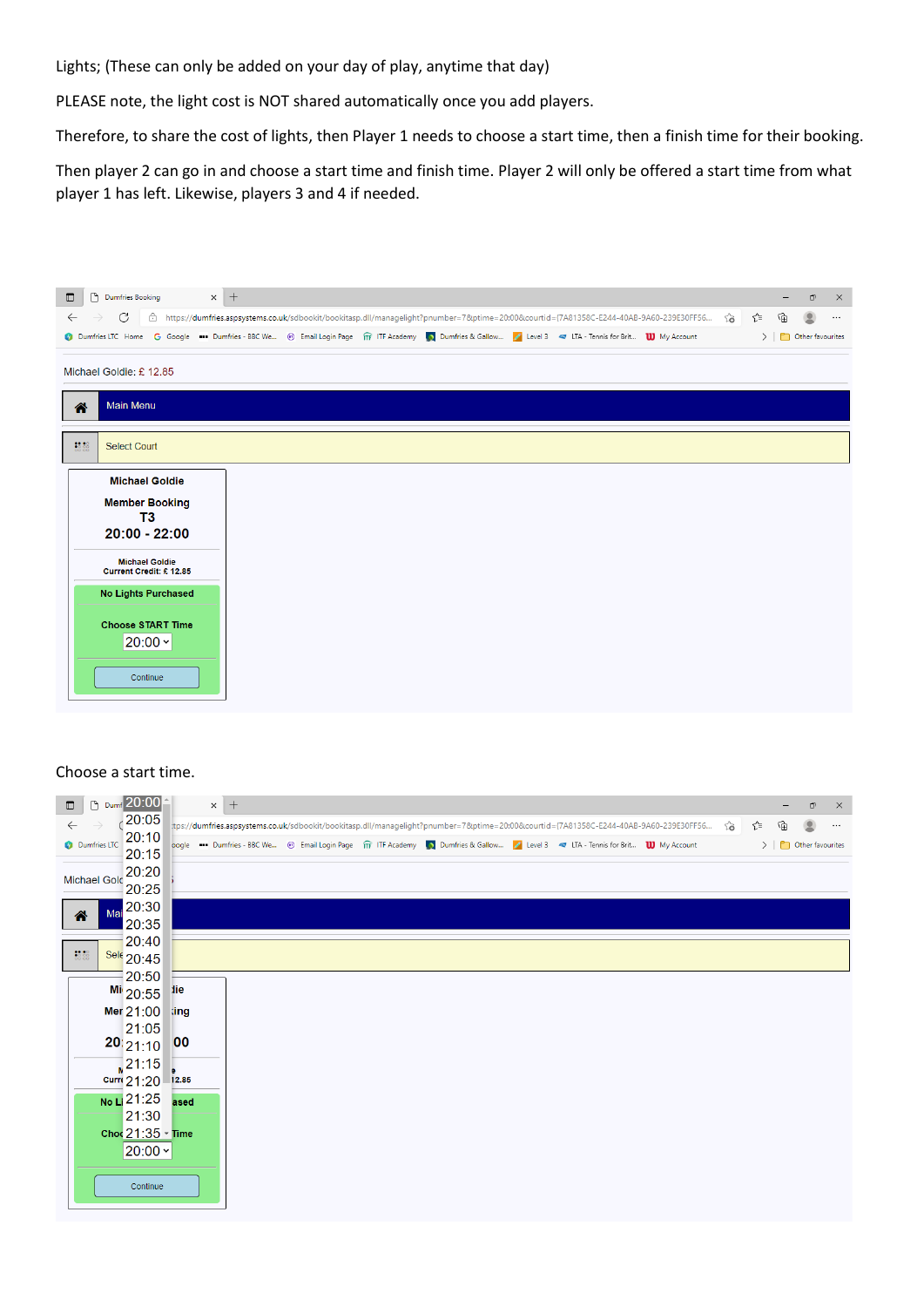| $\Box$                    | $\times$ +<br>P Dumfries Booking                |                                                                                                                                                    |    |     |   | $\boldsymbol{\times}$<br>ο |
|---------------------------|-------------------------------------------------|----------------------------------------------------------------------------------------------------------------------------------------------------|----|-----|---|----------------------------|
| $\leftarrow$              | C<br>$\rightarrow$                              | □ https://dumfries.aspsystems.co.uk/sdbookit/bookitasp.dll/requesttime?B160595=%7BC66013DC-A162-439C-9D2B-1133D7D47EAB%7D&pnumber=7                | సం | √`≡ | ⊕ | $\cdots$                   |
|                           | $M1211401$ UVIGIO, $L12100$                     | Dumfries LTC Home G Google  Dumfries - BBC We . @ Email Login Page Tr ITF Academy Dumfries & Gallow A Level 3  LTA - Tennis for Brit 10 My Account |    |     |   | > Other favourites         |
|                           |                                                 |                                                                                                                                                    |    |     |   |                            |
| 各                         | <b>Main Menu</b>                                |                                                                                                                                                    |    |     |   |                            |
|                           |                                                 |                                                                                                                                                    |    |     |   |                            |
| $^{80}_{60}$ $^{60}_{60}$ | <b>Select Court</b>                             |                                                                                                                                                    |    |     |   |                            |
|                           | <b>Michael Goldie</b>                           |                                                                                                                                                    |    |     |   |                            |
|                           |                                                 |                                                                                                                                                    |    |     |   |                            |
|                           | <b>Member Booking</b><br>T3                     |                                                                                                                                                    |    |     |   |                            |
|                           | $20:00 - 22:00$                                 |                                                                                                                                                    |    |     |   |                            |
|                           | <b>Michael Goldie</b><br>Current Credit: £12.85 |                                                                                                                                                    |    |     |   |                            |
|                           | <b>No Lights Purchased</b>                      |                                                                                                                                                    |    |     |   |                            |
|                           | <b>START Time Selected</b><br>20:00             |                                                                                                                                                    |    |     |   |                            |
|                           | <b>Select OFF Time</b>                          |                                                                                                                                                    |    |     |   |                            |
|                           | $20:05$ (£ 0.17) $\sim$                         |                                                                                                                                                    |    |     |   |                            |
|                           |                                                 |                                                                                                                                                    |    |     |   |                            |
|                           | <b>Buy Lights</b>                               |                                                                                                                                                    |    |     |   |                            |
|                           |                                                 |                                                                                                                                                    |    |     |   |                            |

Then select an OFF time. One player can pay for all the lights, or they can share by doing above.

| $\Box$       | P Dumfries Booking                              | $\times$ +                                                                                                                                          |    |      | Ο                                                | $\times$ |
|--------------|-------------------------------------------------|-----------------------------------------------------------------------------------------------------------------------------------------------------|----|------|--------------------------------------------------|----------|
| $\leftarrow$ | C<br>$\rightarrow$                              | □ https://dumfries.aspsystems.co.uk/sdbookit/bookitasp.dll/requesttime?B160595=%7BC66013DC-A162-439C-9D2B-1133D7D47EAB%7D&pnumber=7                 | ౕౚ | า∕ิ≡ | 庙                                                | $\cdots$ |
|              | $M = -1$                                        | Dumfries LTC Home G Google . Dumfries - BBC We @ Email Login Page TTF ITF Academy Dumfries & Gallow Z Level 3 < LTA - Tennis for Brit 10 My Account |    |      | $\triangleright$ $\blacksquare$ Other favourites |          |
|              |                                                 |                                                                                                                                                     |    |      |                                                  |          |
| 合            | <b>Main Menu</b>                                |                                                                                                                                                     |    |      |                                                  |          |
| 88.88        | <b>Select Court</b>                             |                                                                                                                                                     |    |      |                                                  |          |
|              | <b>Michael Goldie</b>                           |                                                                                                                                                     |    |      |                                                  |          |
|              | <b>Member Booking</b>                           |                                                                                                                                                     |    |      |                                                  |          |
|              | T3                                              |                                                                                                                                                     |    |      |                                                  |          |
|              | $20:00 - 22:00$                                 |                                                                                                                                                     |    |      |                                                  |          |
|              | <b>Michael Goldie</b><br>Current Credit: £12.85 |                                                                                                                                                     |    |      |                                                  |          |
|              | <b>No Lights Purchased</b>                      |                                                                                                                                                     |    |      |                                                  |          |
|              | <b>START Time Selected</b><br>20:00             |                                                                                                                                                     |    |      |                                                  |          |
|              | <b>Select OFF Time</b>                          |                                                                                                                                                     |    |      |                                                  |          |
|              | $21:00 \; (\text{E } 2.00)$ ~                   |                                                                                                                                                     |    |      |                                                  |          |
|              |                                                 |                                                                                                                                                     |    |      |                                                  |          |
|              | <b>Buy Lights</b>                               |                                                                                                                                                     |    |      |                                                  |          |
|              |                                                 |                                                                                                                                                     |    |      |                                                  |          |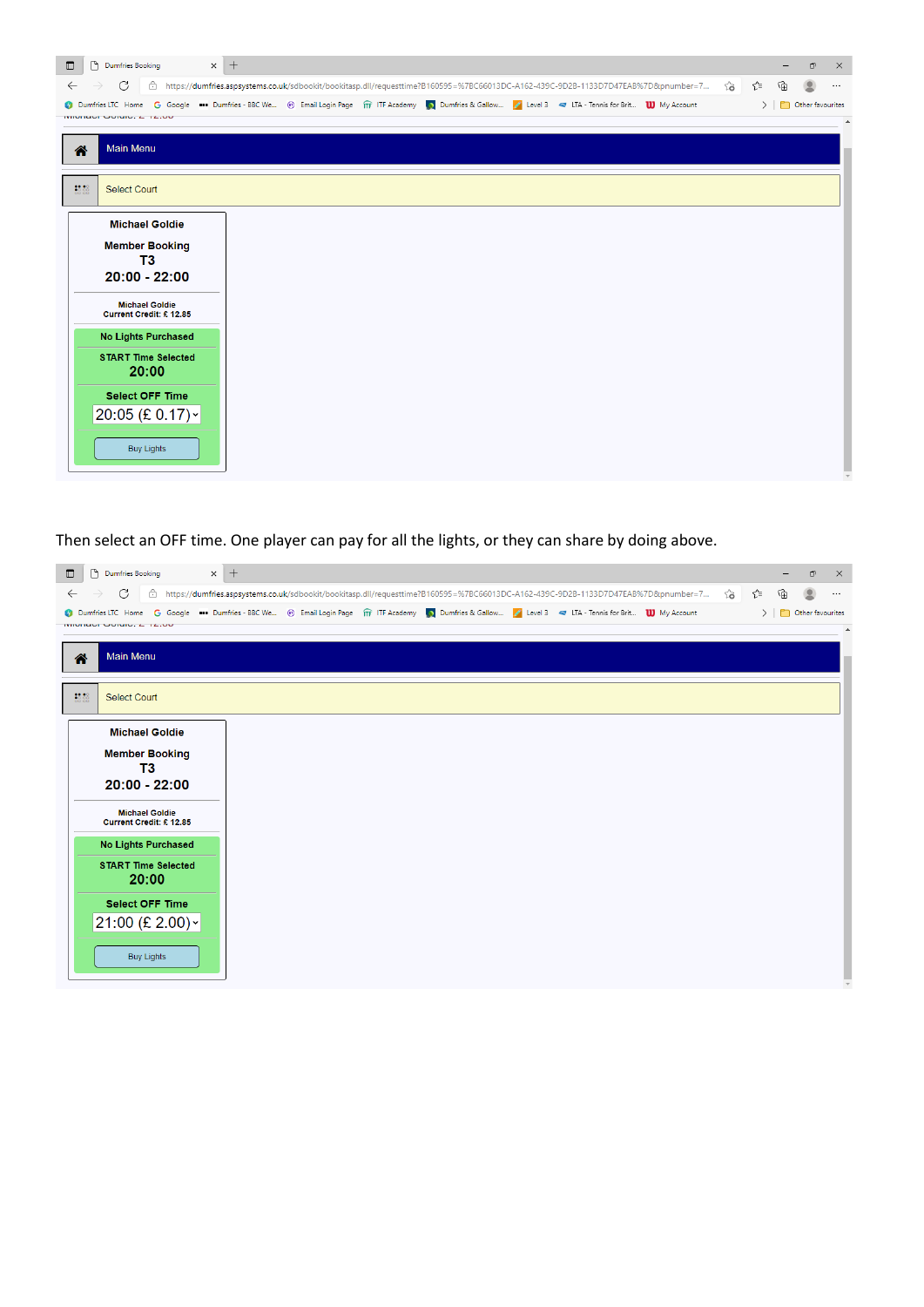Player 2 then enters their account and their bookings.

They then select a start and finishing time.

| Dumfries Booking<br>$\times$ +<br>$\Box$                                                                                                                                                                 | ο<br>×                                   |
|----------------------------------------------------------------------------------------------------------------------------------------------------------------------------------------------------------|------------------------------------------|
| $\leftarrow$<br>C<br>合 https://dumfries.aspsystems.co.uk/sdbookit/bookitasp.dll/managelight?pnumber=7&ptime=20:00&courtid={7A81358C-E244-40AB-9A60-239E30FF56 (る<br>$\rightarrow$<br>า∕ิัั≡              | ⊕<br>⊻<br>$\ldots$                       |
| Dumfries LTC Home G Google  Dumfries - BBC We @ Email Login Page fr FITF Academy Dumfries & Gallow A Level 3 < LTA - Tennis for Brit <b>W</b> My Account                                                 | $\triangleright$ $\Box$ Other favourites |
| Callum Reynolds-Lewis: £4.15                                                                                                                                                                             |                                          |
| <b>Main Menu</b><br>合                                                                                                                                                                                    |                                          |
| $^{10}_{50}$ $^{10}_{50}$<br><b>Select Court</b>                                                                                                                                                         |                                          |
| <b>Callum Reynolds-Lewis</b>                                                                                                                                                                             |                                          |
| <b>Member Booking</b>                                                                                                                                                                                    |                                          |
| T <sub>3</sub><br>$20:00 - 22:00$                                                                                                                                                                        |                                          |
| <b>Callum Reynolds-Lewis</b><br>Current Credit: £4.15                                                                                                                                                    |                                          |
| 0112(M. Goldie) £10.85<br>20:00 to 21:00                                                                                                                                                                 |                                          |
| <b>Choose START Time</b>                                                                                                                                                                                 |                                          |
| $21:00 \times$                                                                                                                                                                                           |                                          |
| Continue                                                                                                                                                                                                 |                                          |
|                                                                                                                                                                                                          |                                          |
|                                                                                                                                                                                                          |                                          |
| P Dumfries Booking<br>$\Box$                                                                                                                                                                             | ο<br>$\times$                            |
| $\times$ +<br>$\leftarrow$<br>습 https://dumfries.aspsystems.co.uk/sdbookit/bookitasp.dll/managelight?pnumber=7&ptime=20:00&courtid={7A81358C-E244-40AB-9A60-239E30FF56<br>$\rightarrow$<br>C<br>⊄≣<br>్త | ⊕<br>$\cdots$                            |
| 1 Dumfries LTC Home G Google  Dumfries - BBC We @ Email Login Page fir ITF Academy A Dumfries & Gallow A Level 3 4 LTA - Tennis for Brit <b>W</b> My Account                                             | $\sum$ Other favourites                  |
| Callum Reynolds-Lewis: £4.15                                                                                                                                                                             |                                          |
| <b>Main Menu</b><br>合                                                                                                                                                                                    |                                          |
| $\frac{1}{60} \frac{1}{60}$<br><b>Select Court</b>                                                                                                                                                       |                                          |
| $-21:00$                                                                                                                                                                                                 |                                          |
| <b>Callum 21:05</b><br>-Lewis                                                                                                                                                                            |                                          |
| Mer 21:10<br>ting<br>21:15                                                                                                                                                                               |                                          |
| 20:21:20<br>00                                                                                                                                                                                           |                                          |
| 21:25<br>$\frac{\text{Callu}}{\text{Curr}}$ 21:30<br>Lewis<br>4.15                                                                                                                                       |                                          |
| 10.85                                                                                                                                                                                                    |                                          |
| $\frac{21:35}{2}$<br>21:40<br>$\bf{0}$<br>21:45                                                                                                                                                          |                                          |
| $_{\text{Choc}}$ 21:50 $_{\text{Time}}$                                                                                                                                                                  |                                          |
| $21:00 \times$                                                                                                                                                                                           |                                          |